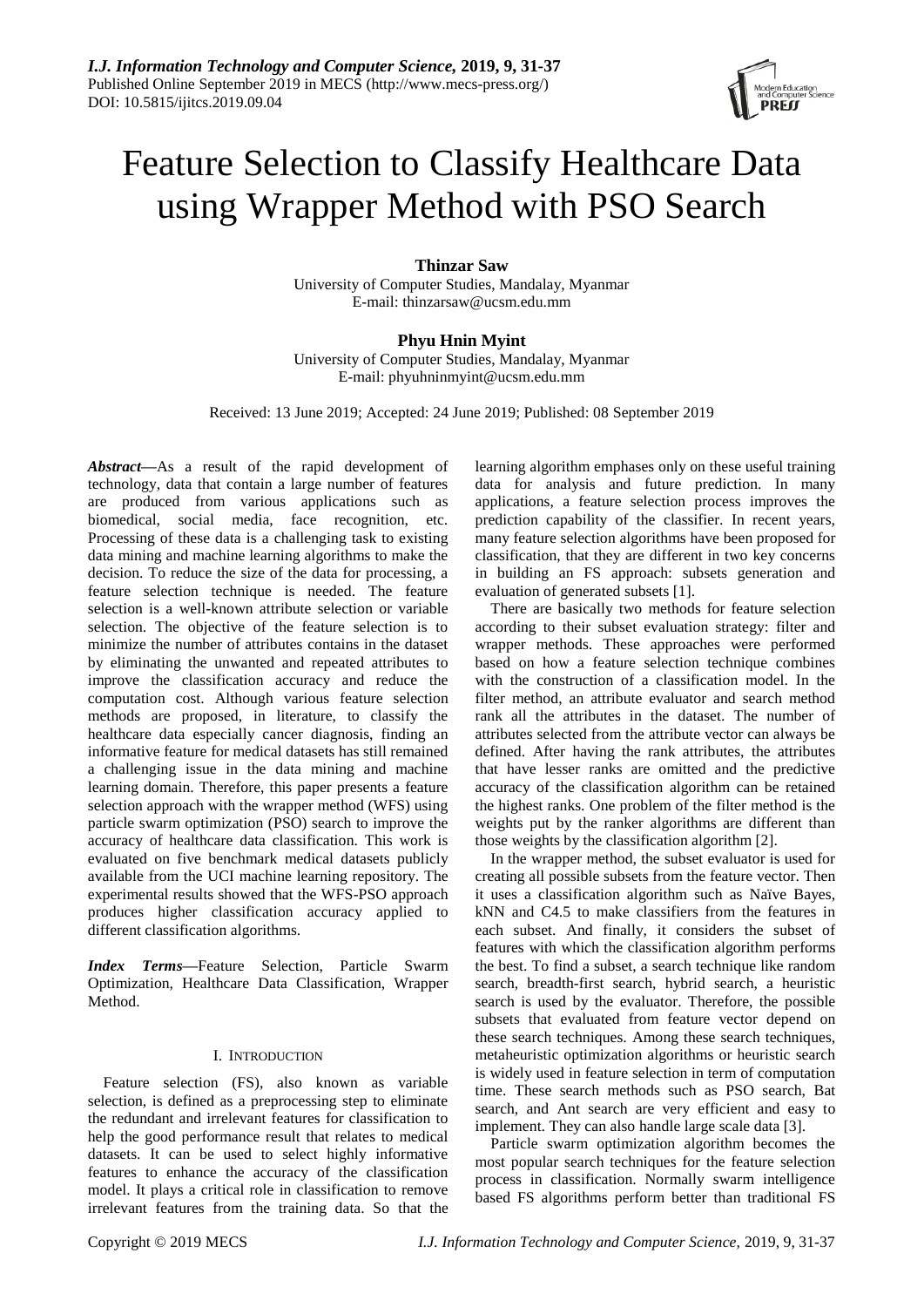techniques mainly for medical datasets [4]. Swarm search algorithms with FS techniques can generate the optimal feature subsets. Each feature subset is evaluated by a fitness function during the feature selection process. In common, prediction accuracy is the important part of the feature selection process for performance evaluation. Therefore, the choice of the best feature subset is the crucial task to perform accurate prediction in healthcare data classification. Hence, this study presents the wrapper-based feature selection approach using particle swarm optimization search algorithms on different healthcare datasets to improve the classification accuracy of classification algorithms.

This research paper is constructed with the following sections. Section 2 presents a literature review related to feature selection for healthcare data classification. The proposed wrapper-based feature selection is clarified in Section 3. In Section 4, the works for the experiments are described and the result for the proposed approach on different datasets is demonstrated in Section 5. Section 6 summarizes the proposed approach and extends for future work.

## II. RELATED WORKS

This section presents the reviews on the background of feature selection algorithms related work on healthcare data classification. Some of the researchers attempt to improve the classification accuracy in high dimensional microarray data. This paper emphasizes on the most closely related FS algorithms in literature since there have been a lot of papers on feature selection.

Thangaraju, P. et al. (2015) analyzed the liver disorder dataset applying particle swarm optimization algorithm combining with the KStar classifier, in two phases to classify the presence of disease or not. A model was proposed to find the chances of the rate of liver diseases based on input attributes using the feature selection approach. The proposed algorithm improved the classification accuracy when compared to existing classification algorithms like Naïve' Bayes, J48. The results found that the proposed approach was the best suitable algorithm for the classification of liver disorders dataset [5].

Salma, M.U., et al. (2016) created a feature selection approach for medical datasets combine with the clustering technique (Fast K-means) and a stochastic technique (PSO) to select the informative features and to get better results. The feature subset generated from the proposed approach on KDD Cup 2008 Breast cancer dataset produced an accuracy of 99.39% and proficiency of time complexity [6].

Almayyan, et al. (2016) developed a model to predict the diagnosis of the lymphatic disease by using various feature selection techniques: particle swarm optimization (PSO), Information Gain (IG) and Symmetrical Uncertainty (SU) to reduce the variable size. After that, a random forest (RF) classification algorithm is applied to predict the diseases. The result with the selected features obtained from three feature selection methods demonstrated that the proposed model reaches a reasonable improvement in the classification accuracy rate [7].

Rouhi, A, et al (2017) proposed a feature selection (FS) approach based on ensemble method for high dimensional data. In this approach, two meta-heuristic methods binary gravitational search algorithm and binary ant colony optimization algorithm are used on selected features. The results are compared with several state-ofthe-art FS methods and the result showed that the effectiveness of the proposed method [8]. In 2018, this author has created a filter based FS approach for microarray data classification which has worked combinations of information gain with improved binary gravitational search algorithm (IBGSA). The classification accuracy, precision, and recall are used for evaluation of subsets generated by the proposed method. The gained results compared with the other methods used for FS in microarray data and confirmed the advantage of the proposed method [9].

Gao, et al. (2017) is utilized the fast correlation-based feature selection (FCBF) method combined with symmetrical uncertainty (SU) to choose the feature subsets for the quality of cancer classification. Then, the accuracy result acquired from the support vector machine classifier is performed as a fitness function adjusting by particle swarm optimization integrates with an artificial bee colony algorithm. The proposed approach is evaluated on 9 cancer datasets. Among them, five datasets with outcome prediction and a protein dataset of ovarian cancer reached the best prediction. The results demonstrated the effectiveness and the robustness of the proposed method in handling various types of data for cancer classification compared to other classification methods [10].

D.sheela et al. (2017) developed an optimal feature selection algorithm using particle swarm optimization (PSO) for high dimensional data sets. The proposed algorithm divided into two parts: preprocessing and PSO based optimization. In the first part, Fuzzy entropy using fuzzy C-means algorithm and symmetrical uncertainty is applied and PSO is used in the second part to select the optimized feature subset. The proposed algorithm is compared with the existing fast correlation-based feature selection algorithm using four different datasets. The performance is evaluated on Sensitivity, specificity, accuracy and selected features for all datasets. The results obtained from the experiment are demonstrated that the proposed hybrid algorithm gives significant and effective results for the feature selection process with respect to the total number of features and classification accuracy [11].

Yiyuan et al. (2018) suggested a confidence based cost-effective feature selection (CCFS) technique using binary PSO. In this approach, two novel points are performed: feature confidence and feature cost. Among these two ideas, feature confidence is employed to update the position of a particle and enhance the performance of the FS. Feature cost is integrated into the scheme of the fitness function. The results through experiments on the Lung Cancer dataset of the proposed method is compared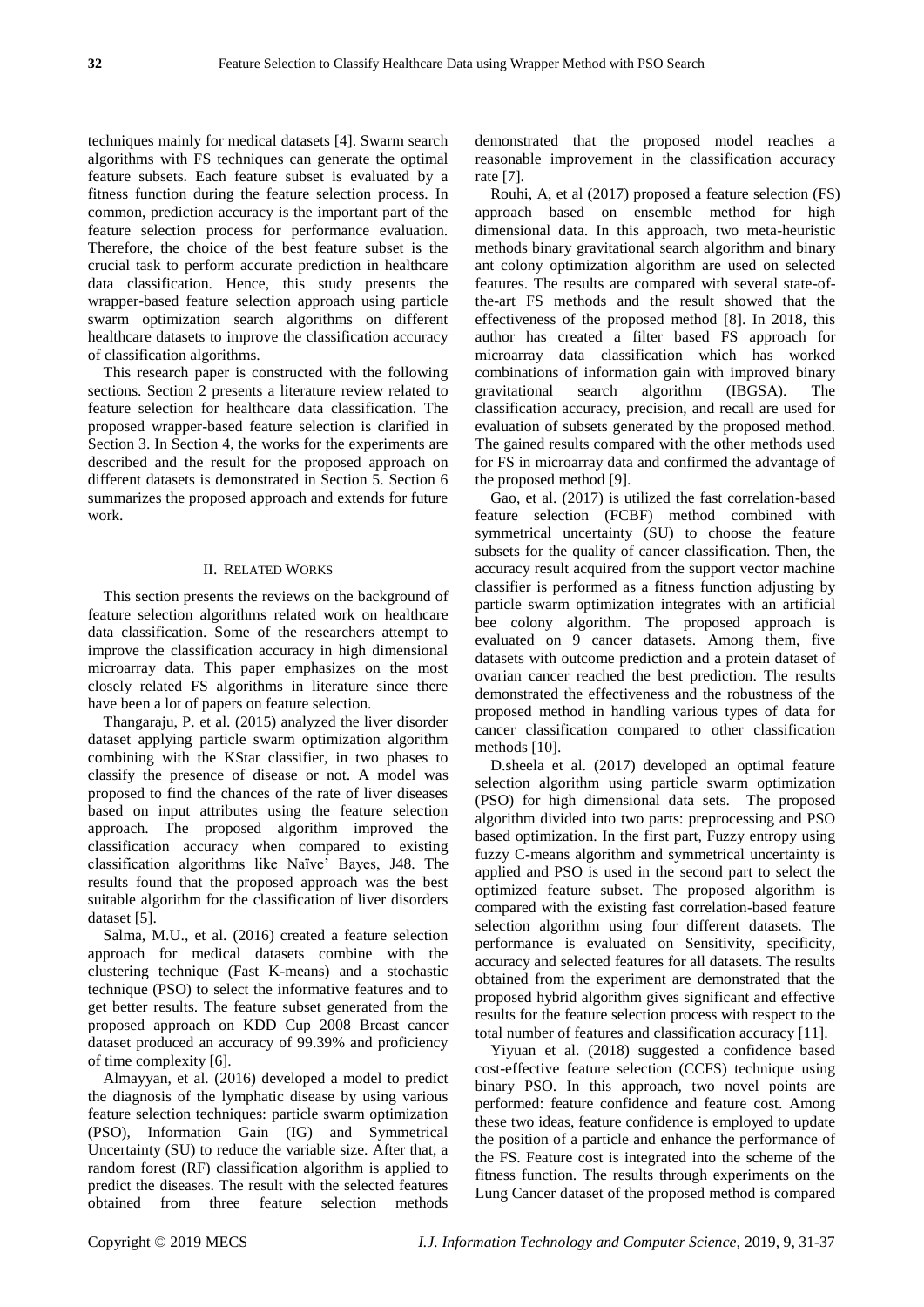with three different filter methods such as PCFS, InfoGain and CFS and wrapper methods such as BestFirst, GSFS and GSBS methods. The experimental results demonstrated that the proposed CCFS method points to improve the learning accuracy rate and decrease the number of selected features and the total costs of them [12].

Pradana, et al. (2019) implemented an approach combining binary particle swarm optimization (BPSO) and C4.5 decision tree algorithm to detect the cancer diagnosis based on microarray data classification. The objective of this approach is to analyze the prominent feature selection and microarray data classification. Firstly, the decision tree rule model is discretized by Kmeans algorithms. After that, two phrases: Information Gain (IG)-C4.5 and BPSO-C4.5 are performed in this proposed approach. The accuracy results of these phrases are 54% and 99% respectively. The proposed approach BPSO-C4.5 is able to find the best important feature subset for better performance [13].

In 2019, Amos O Bajeh, et al. presented an experimental study of the influence of particle swarm optimization as a feature selection method on the performance of learning algorithms. SMS spam detection and sentiment analysis datasets were used. On these datasets, PSO is used for the feature selection process. Three classifiers: C4.5 decision tree, k-nearest neighbor and support vector machine were used for the reduced and raw dataset separately. The result of the study indicated that the improvement of classifier performance is case-dependent and some significant improvements are perceived in the sentiment analysis datasets and not in the SMS spam dataset. Additionally, the usage of PSO for feature selection must be done with attention to ensure that performance is actually improved. Though some minimal effect is observed on performance, it suggests that the space complexity of the particle swarm optimization algorithm is reduced while preserving the accuracy of the classifiers [14].

From the literature, it is observed that the feature selection algorithms remove the unnecessary and noisy features from the training data. For this goal, the important features are acquired to develop incredibly classification accuracy. Moreover, feature selection is an intermediate step in the evaluation process for the medical data to increase the accuracy of the classification and increase the efficiency of data mining methods. Therefore, this paper presents a wrapper based feature selection approach using PSO search algorithm to improve the accuracy of the classification task.

# III. FEATURE SELECTION PROCEDURE USING WRAPPER METHOD WITH PSO SEARCH

In this work, the proposed wrapper-based feature selection approach with particle swarm optimization search strategy is presented. In the wrapper-based approach, the learning algorithm is applied to select the important feature subset from the dataset. The wrapperbased approach can be described in the following procedure.

1) Begin

- 2) Read the original dataset with full attributes
	- $D = \{A_1, A_2, A_3, ..., A_N\}$
	- $N =$  total number of attributes in D
	- $A =$ attributes in D
- 3) Choose the attribute subset candidate with the particle swarm optimization search strategy.
- 4) Generate the subset of the attributes using various learning algorithms
- 5) If the subset of selected attributes does not satisfy the condition, go back step 3. Otherwise, go to step 6.
- 6) Output the best selected attributes subset:

$$
D_{sf} = \{A_1, A_2, A_3, ..., A_n\}
$$

 $n =$  total number of attributes selected from D

7) End

This procedure accepts the dataset with full attributes  $D = \{A1, A2, A3, \ldots, AN\}$  and yields the selected attribute set  $Dsf = \{A1, A2, A3, ..., An\}$  is expected as the best output. Firstly, the dataset is read and selecting the attribute candidate subset is made on the dataset using the PSO search. Then the attribute subsets are evaluated using the various classification algorithms. If the evaluated attribute subset satisfied the certain condition then that attribute subset is chosen as the final attribute subset.

In addition, the experiments are applied according to healthcare data classification, since this classification is significant for many patients who need to make a decision. The proposed wrapper based feature selection method for healthcare data classification is a four-phrase procedure. In the first phase, the dataset is read with the initial full set of attributes. The selection of candidate attribute subset with particle swarm optimization search strategy using different classifiers is done in the second phase, while the third phase trains with the various machine learning algorithms that are performed on the selected attribute subset. Finally, the different machine learning algorithms are evaluated on the k-fold crossvalidation technique. The flow diagram of the proposed feature selection approach is shown in Figure 1.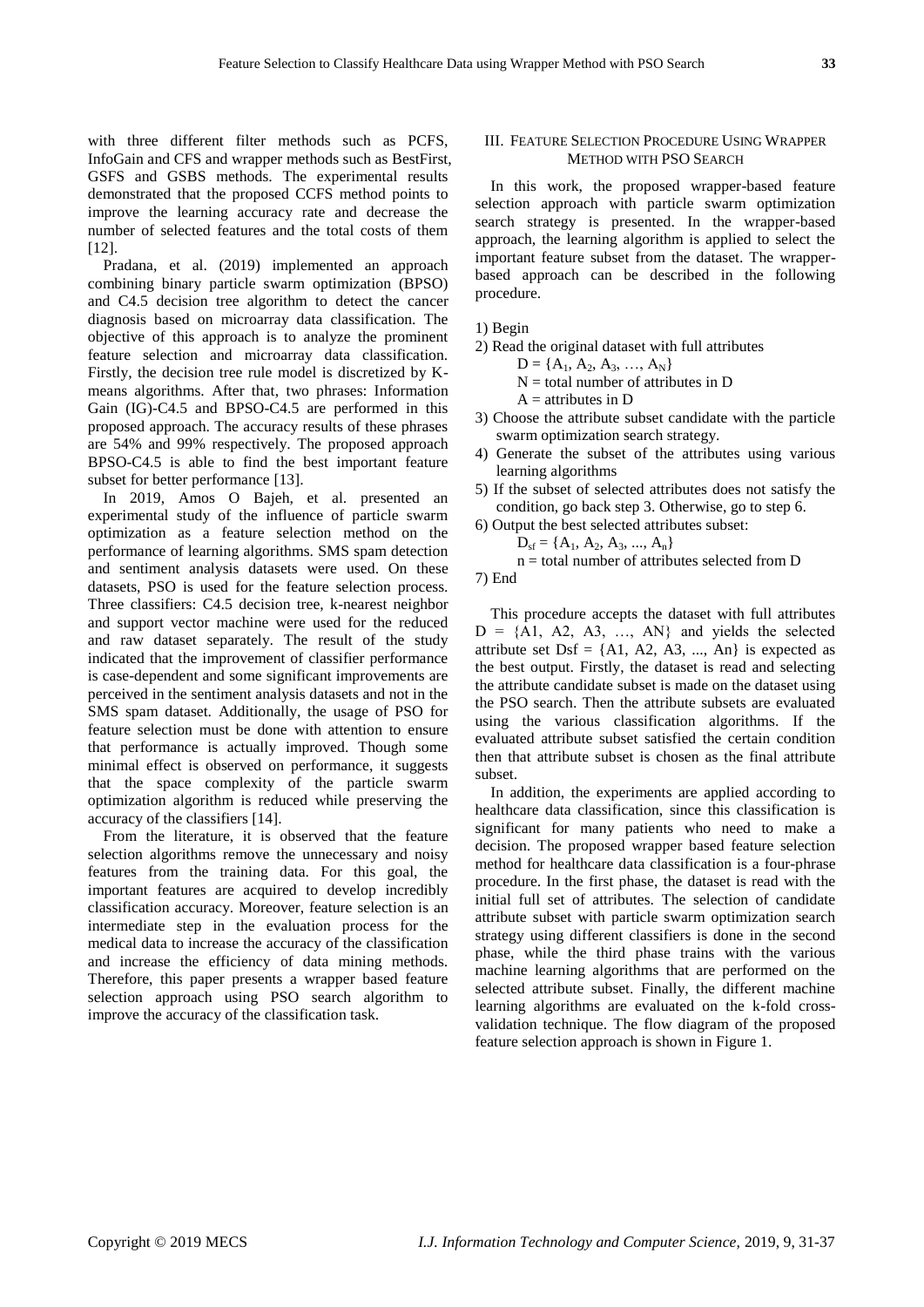The proposed wrapper-based feature selection method implements iteratively until the best attribute subset has been initiated or a certain number of iterations is achieved by the proposed approach. Then the process ends and the best attribute subset is attained.



Fig.1. Flow diagram representation for feature selection approach using wrapper method

## IV. EXPERIMENTAL WORK

#### *A. Datasets*

The Breast Cancer dataset contains 201 instances of one class and 85 instances of another class, where each sample has 9 features, some of which are linear and some are nominal.

The Lung cancer dataset was used to illustrate the power of the optimal discriminant plane even in ill-posed settings. The data described three types of pathological lung cancers. It contains 32 instances and 57 attributes including the predictive attribute which is nominal, taking on integer values 0 to 3. Three types of classes are 9 observations, 13 observations and 10 observations.

The Liver disorder dataset known as BUPA, includes 345 instances and 7 attributes containing the selector (class label) attribute. The first 5 attributes are all blood tests which are thought to be sensitive to liver disorders that might arise from excessive alcohol consumption. Each instance in the dataset constitutes the record of a single male individual. The presence of liver disorder is determined by the selector attributes.

The Hepatitis dataset consists of 155 samples dispersed between two classes: die with 32 samples and live with 123 samples. There are 19 attributes, 6 attributes are discrete values while 13 attributes are binary. The aim is to predict the presence or absence of the hepatitis virus.

The Diabetes dataset contains 768 samples, where each sample has 8 features which are eight clinical findings. All patients of the dataset are Pima Indian women in whom the youngest one is 21 years old and living near Phoenix, Arizona, USA. The binary target variable can take "0" or "1." If it takes "1," it means a positive test for Diabetes, or if it takes "0," it means a negative test. There are 268 different cases in class "1" and 500 different cases in class "0."

All above mention datasets are publically available from the University of California Irvine (UCI) machine learning database [15] which is commonly used for classification.

#### *B. Experimental Set-up*

All of the experiments tested on Windows 7 Professional 64-bit Operating system, Intel(R) Core(TM) i5-3210M CPU @ 2.50 GHz Processor, 4.00 GB RAM and 320 GB Hard disk using the Weka (Witten and Frank, 2000) software [16]. The experiment is conducted on five well-known publically available healthcare datasets collected from the UCI Machine Learning repository. The details of the datasets are presented in Table 1.

| <b>Dataset</b>       | No. of<br><b>Sample</b> | No. of<br>attributes | <b>Class</b> |
|----------------------|-------------------------|----------------------|--------------|
| <b>Breast Cancer</b> | 286                     |                      |              |
| Lung Cancer          | 32                      | 57                   |              |
| Liver Disorder       | 345                     |                      |              |
| Hepatitis            | 155                     | 19                   |              |
| <b>Diabetes</b>      | 768                     |                      |              |

Table 1. Summarization of UCI healthcare datasets.

#### *C. Particle Swarm Optimization (PSO) Parameters*

Particle swarm optimization algorithm is a novel metaheuristic optimization algorithm inspired by the natural behavior of the flocking bird in their search process for finding the best particle [17]. The parameters of the PSO algorithm are determined to the default parameters in Weka to certify the correct behavior of it. In this experiments, set individual weight  $= 0.34$ , inertia weight =  $0.33$  and social weight =  $0.33$ , all of these weight equal to 1. The population size is set to 20, the number of generation is determined 20, the number of repetition is 20, and k-fold cross-validation method is used to evaluate the classification accuracy. The selected feature subsets are identified to the various classifier and the accuracy rates were determined.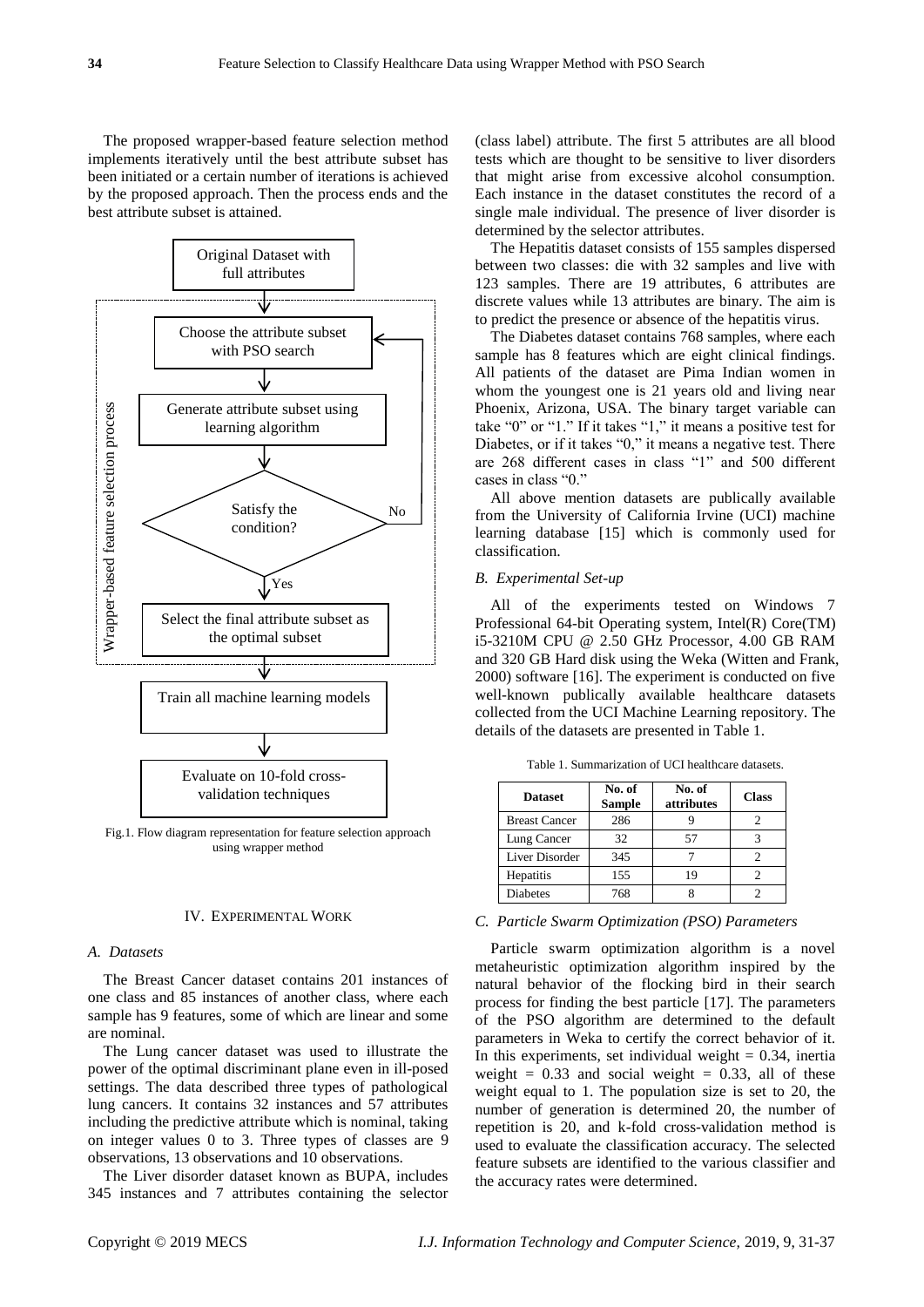## *D. Learning Algorithms*

In this study, various learning algorithms provided by the WEKA software [16] are used to determine the efficiency of the healthcare datasets for classification by choosing the k-fold cross-validation method. Then compare their evaluation accuracies and give the selected attribute set to the different classification algorithms. In this paper, different classification algorithms are used to validate the feature selection methods specifically the naïve Bayes classifier (NB), k-Nearest Neighbor classifier (kNN), decision tree classifier (C4.5) and Hoeffding Tree classifier (HT) classifier. Moreover, the correlation-based feature selection (CFS) method [18] is used to compare with the proposed method.

## *E. Performance Evaluation*

In the experiments, k-fold cross-validation (CV) is performed to estimate the accuracy of various learning algorithms [19]. In this research, the 10-fold crossvalidation is used to predict the classifier's performance of five healthcare datasets. The classification accuracies for these datasets are measured with the equation (1):

*Accuracy = Total number of correctly classifier instances / Total number of instances* (1)

#### V. RESULTS AND DISCUSSION

The experimental results are summarized in this section. The total number of features (T.F) in the dataset and the number of attributes selected by the proposed approach is shown in Table 2.

| Table 2. Number of features selected from the wrapper approaches |  |  |  |
|------------------------------------------------------------------|--|--|--|
|                                                                  |  |  |  |

| <b>Dataset</b>          | T.F | PSO-<br><b>CFS</b> | PSO-<br>NB | PSO-<br><b>kNN</b> | PSO-<br>C4.5   | PSO-<br>HT |
|-------------------------|-----|--------------------|------------|--------------------|----------------|------------|
| <b>Breast</b><br>Cancer | 9   | 5                  | 5          | 2                  | 5              | 5          |
| Lung<br>Cancer          | 57  |                    | 19         | 24                 | 23             | 22         |
| Liver<br>Disorder       |     |                    | 3          |                    | 6              |            |
| Hepatitis               | 19  | 10                 | 11         |                    | $\overline{2}$ |            |
| <b>Diabetes</b>         | 8   |                    |            | 3                  |                |            |

Table 3 presents the classification accuracy of the NB classifier with the total number of features and different feature selection techniques evaluated on 10 fold crossvalidation. Table 4 illustrates the classification accuracy of the kNN classifier with the total number of features and different feature selection techniques evaluated on 10 fold cross-validation.

Table 5 shows the classification accuracy of the C4.5 classifier with the total number of features and different feature selection techniques evaluated on 10 fold crossvalidation. Table 6 demonstrates the classification accuracy of the HT classifier with the total number of features and different feature selection techniques evaluated on 10 fold cross-validation.

Table 3. Classification accuracy on total no. of features and different feature selection techniques using NB classifier evaluated on 10 fold cross-validation.

| <b>Dataset</b>          | T.F   | PSO-<br><b>CFS</b> | PSO-<br><b>NB</b> | PSO-<br><b>kNN</b> | PSO-<br>C4.5 | PSO-<br><b>HT</b> |
|-------------------------|-------|--------------------|-------------------|--------------------|--------------|-------------------|
| <b>Breast</b><br>Cancer | 71.68 | 72.38              | 75.53             | 72.73              | 72.38        | 75.52             |
| Lung<br>Cancer          | 62.5  | 68.75              | 81.25             | 71.88              | 59.38        | 78.13             |
| Liver<br>Disorder       | 55.36 | 56.52              | 61.16             | 53.04              | 55.36        | 60.87             |
| Hepatitis               | 85.16 | 85.81              | 86.45             | 80.65              | 85.16        | 86.45             |
| <b>Diabetes</b>         | 76.3  | 77.47              | 77.73             | 74.09              | 76.69        | 77.73             |

From Table 3, it is observed that PSO-NB significantly produces better accuracy compared to other methods in terms of accuracy. The PSO-kNN method did not produce significant results in the case of Liver Disorder, Hepatitis and Diabetes datasets. In the Lung Cancer dataset, PSO-C4.5 achieves the lowest accuracy than the accuracy of the total number of features (T.F).

Table 4. Classification accuracy on total no. of features and different feature selection techniques using kNN classifier evaluated on 10 fold cross-validation.

| <b>Dataset</b>          | T.F   | PSO-<br><b>CFS</b> | PSO-<br>NB | PSO-<br><b>kNN</b> | PSO-<br>C4.5 | PSO-<br>HT |
|-------------------------|-------|--------------------|------------|--------------------|--------------|------------|
| <b>Breast</b><br>Cancer | 72.38 | 71.68              | 70.28      | 75.17              | 72.03        | 70.28      |
| Lung<br>Cancer          | 53.13 | 68.75              | 71.88      | 84.38              | 75.00        | 71.88      |
| Liver<br>Disorder       | 62.89 | 57.39              | 62.03      | 65.79              | 62.89        | 63.19      |
| Hepatitis               | 80.65 | 82.58              | 83.87      | 85.81              | 80.65        | 82.58      |
| <b>Diabetes</b>         | 70.18 | 68.36              | 66.41      | 71.48              | 68.36        | 66.41      |

In Table 4, it is perceived that PSO-kNN significantly produces better accuracy compared to other methods in terms of accuracy. The PSO-NB, PSO-C4.5 and PSO-HT methods do not produce significant results for Breast Cancer and Diabetes datasets the same as the PSO-CFS method. For Diabetes datasets, it is found that except PSO-kNN, other WFS methods are lower accuracy than the accuracy of the total number of features.

Table 5. Classification accuracy on total no. of features and different feature selection techniques using C4.5 classifier evaluated on 10 fold cross-validation.

| <b>Dataset</b>          | T.F   | PSO-<br><b>CFS</b> | PSO-<br>NB | PSO-<br><b>kNN</b> | PSO-<br>C4.5 | PSO-<br>HT |
|-------------------------|-------|--------------------|------------|--------------------|--------------|------------|
| <b>Breast</b><br>Cancer | 75.53 | 73.08              | 73.78      | 75.17              | 76.92        | 73.77      |
| Lung<br>Cancer          | 40.63 | 71.88              | 56.25      | 62.50              | 62.50        | 46.88      |
| Liver<br>Disorder       | 68.69 | 60.87              | 52.46      | 67.54              | 68.69        | 69.28      |
| Hepatitis               | 83.87 | 81.29              | 81.94      | 83.87              | 85.16        | 85.16      |
| <b>Diabetes</b>         | 73.83 | 74.87              | 74.74      | 71.75              | 75.78        | 74.74      |

From Table 5, PSO-C4.5 significantly produces improved accuracy for all datasets compared to other methods and PSO-HT generates more accuracy than that of the total number of features in Lung cancer, Hepatitis and Diabetes datasets. In the Breast Cancer dataset, it is found that other methods are lower accuracy than the T.F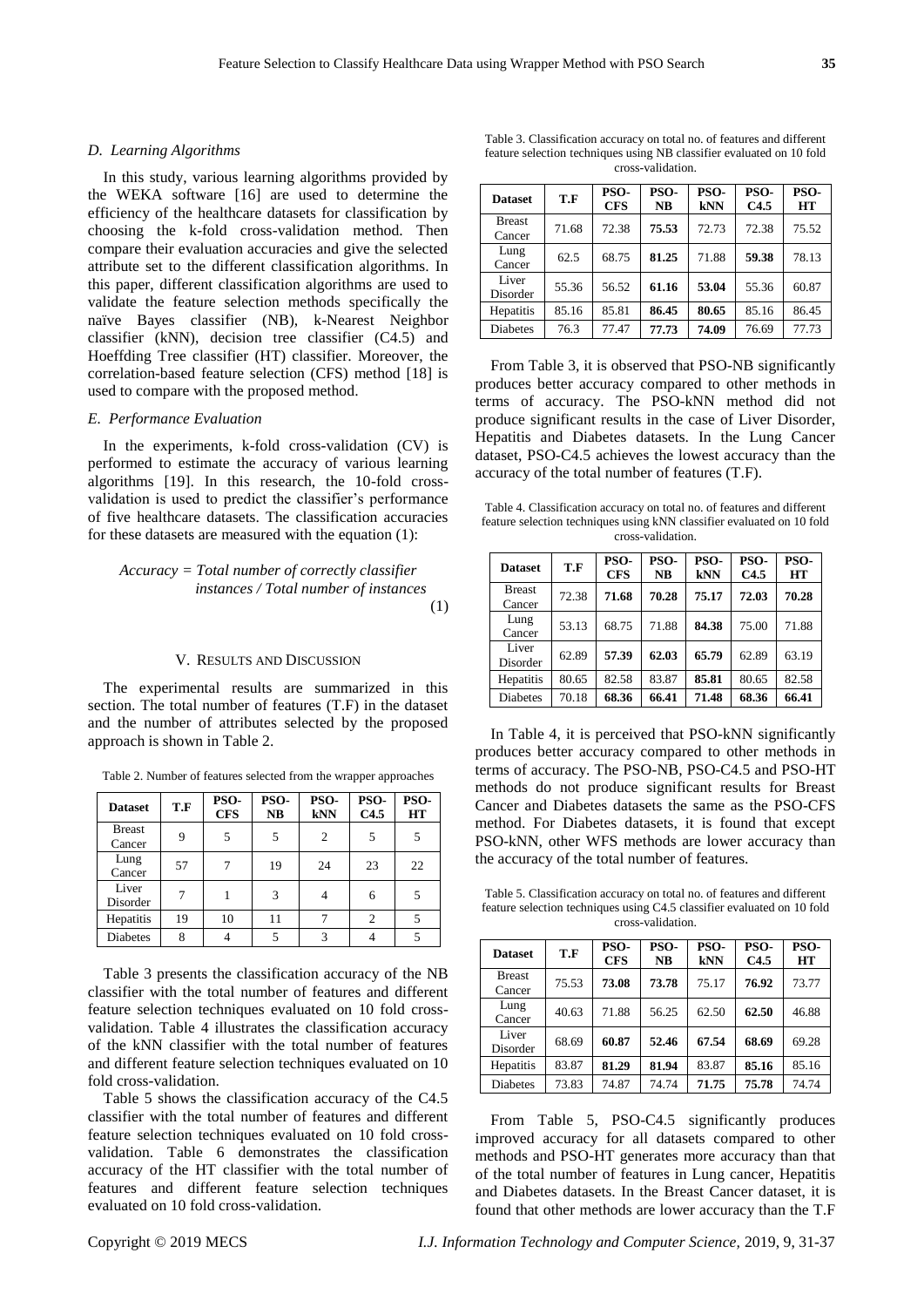# not including PSO-C4.5.

In Table 6, PSO-HT significantly yields improved accuracy compared to other methods. PSO-NB and PSOkNN generate the lowest accuracy than other FS methods on Hepatitis Dataset. It is found that most of the WFS methods are reasonable accuracy with HT classifier on three datasets except Hepatitis and Diabetes datasets.

Table 6. Classification accuracy on total no. of features and different feature selection techniques using HT classifier evaluated on 10 fold cross-validation.

| <b>Dataset</b>          | T.F   | PSO-<br><b>CFS</b> | PSO-<br>NB | PSO-<br><b>kNN</b> | PSO-<br>C4.5 | PSO-<br>HT |
|-------------------------|-------|--------------------|------------|--------------------|--------------|------------|
| <b>Breast</b><br>Cancer | 69.93 | 71.33              | 74.83      | 71.33              | 71.68        | 74.83      |
| Lung<br>Cancer          | 43.75 | 59.38              | 62.50      | 68.75              | 75.00        | 75.00      |
| Liver<br>Disorder       | 53.33 | 57.97              | 57.39      | 57.97              | 53.33        | 56.81      |
| Hepatitis               | 80.00 | 81.94              | 79.35      | 79.35              | 84.52        | 87.09      |
| <b>Diabetes</b>         | 76.17 | 77.47              | 77.6       | 73.96              | 76.95        | 77.6       |

In brief, some methods have slightly reduced the accuracy than that of the total number of features (T.F) for all datasets. However, the WFS-PSO produces better accuracy given to the respective classification algorithms. Compare to the PSO-CFS method, it is observed that WFS-PSO with respective learning models produces a well performance in terms of accuracy. Therefore, the wrapper-based feature selection methods using PSO search with their respective learning algorithms produce sensible classification accuracy with the classification algorithms.

## VI. CONCLUSION

Feature selection technique is an important phase in data mining and machine learning to increase the performance and decrease the computational cost. It provides an effective way to analyze medical data by reducing irrelevance and redundant data. In this paper, the wrapper-based feature selection approach using particle swarm optimization search for healthcare datasets is presented. The presented wrapper-based feature selection approach using PSO search namely PSO-CFS, PSO-NB, PSO- KNN, PSO-C4.5, and PSO-HT with various classifier produce reasonable accuracy for the respective classification algorithms. Moreover, the results showed that the additional reducing of a feature set can be possible by taking a small drop of the classification amount to improve classification performance and the computational efficiency of the whole classification system. The further extension of this work is to examine the other types of swarm search algorithms instead of particle swarm optimization can be combined with the presented approach. In addition, the presented approach is performed on microarray gene expression data in the future.

## ACKNOWLEDGMENTS

The authors are thankful to the anonymous reviewers

for sharing their valuable comments that definitely improved the quality of the paper and gratitude to people who have contributed towards the development of this manuscript from the planning stage to the finish stage.

#### **REFERENCES**

- [1] Shokouhifar M, Sabet S. A hybrid approach for effective feature selection using neural networks and artificial bee colony optimization [C]. In 3rd international conference on machine vision (ICMV 2010) 2010 Dec (pp. 502-506).
- [2] Yu L, Liu H. Feature selection for high-dimensional data: A fast correlation-based filter solution [C]. In Proceedings of the 20th international conference on machine learning (ICML-03), Washington DC, 2003 (pp. 856-863).
- [3] Mafarja M, Sabar NR. Rank based binary particle swarm optimisation for feature selection in classification [C]. In Proceedings of the 2nd International Conference on Future Networks and Distributed Systems 2018 (ICFNDS'18) June 26-27, 2018, Amman, Jordan, (p. 19). ACM."doi:10.1145/3231053.3231072".
- [4] Uzer, M.S., Yilmaz, N. and Inan, O. Feature selection method based on artificial bee colony algorithm and support vector machines for medical datasets classification [J]. The Scientific World Journal, 2013. Article ID 419187, 10 pages."doi:10.1155/2013/419187".
- [5] Thangaraju, P. and Mehala, R. Performance analysis of PSO-KStar classifier over liver diseases [J]. International Journal of Advanced Research in Computer Engineering & Technology (IJARCET), 4(7), 2015.
- [6] Salma, M.U., and Doreswamy. PSO based fast K-means algorithm for feature selection from high dimensional medical data set [C]. In 2016 10th International Conference on Intelligent Systems and Control (ISCO) 2016, January (pp. 1-6). IEEE.
- [7] Almayyan, W. Lymph diseases prediction using random forest and particle swarm optimization [J]. Journal of Intelligent Learning Systems and Applications, 2016, January, 8(03), p.51-62."doi:10.4236/jilsa.2016.83005".
- [8] Rouhi, A. and Nezamabadi-pour, H. A hybrid feature selection approach based on ensemble method for highdimensional data [C]. In 2017 2nd Conference on Swarm Intelligence and Evolutionary Computation (CSIEC) (pp. 16-20) March, 2017. IEEE.
- [9] Rouhi, A. and Nezamabadi-pour, H. Filter-based feature selection for microarray data using improved binary gravitational search algorithm [C]. In 2018 3rd Conference on Swarm Intelligence and Evolutionary Computation (CSIEC) (pp. 1-6). March, 2018. IEEE.
- [10] Gao, L., Ye, M. and Wu, C. Cancer classification based on support vector machine optimized by particle swarm optimization and artificial bee colony [J]. Molecules, 2017, 22(12), p.2086.
- [11] D.sheela Jeyarani, Dr.mrs.a.pethalakshmi, and Dr.mrs.k. Jayapriya. Optimal feature selection algorithm for high dimensional data sets using particle swarm optimization [J]. International Journal of Latest Trends in Engineering and Technology (IJLTET), March, 2017, Vol-8, Issue (2) p.200-211. "doi.org/10.21172/1.82.028".
- [12] Chen, Yiyuan et al. An effective feature selection scheme for healthcare data classification using binary particle swarm optimization [C]. 2018 9th International Conference on Information Technology in Medicine and Education (ITME). IEEE, 2018. "doi:10.1109/ITME.2018.00160".
- [13] Pradana, A.C. and Aditsania, A. Implementing binary particle swarm optimization and C4.5 decision tree for